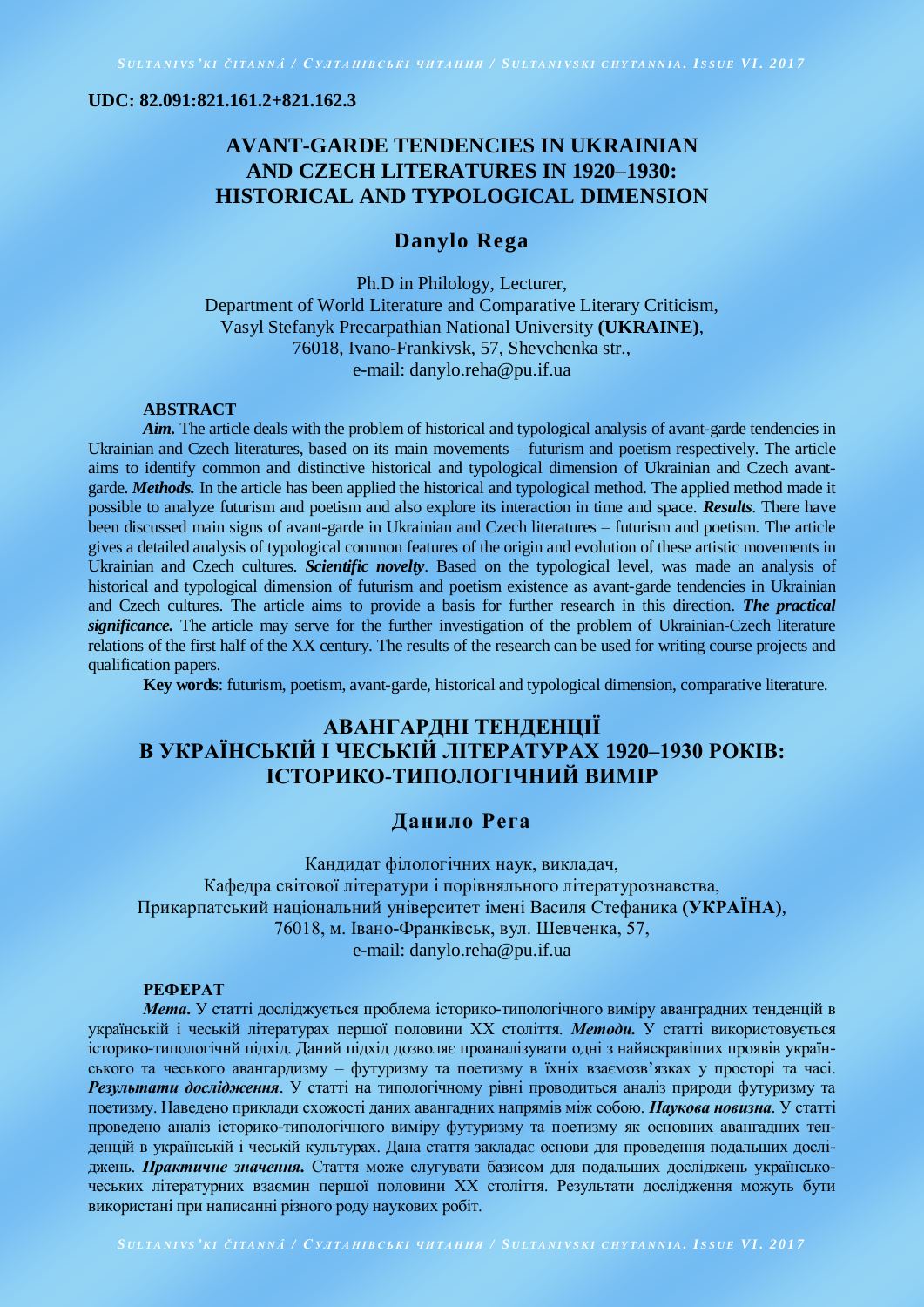**Ключові слова:** футуризм, поетизм, авангард, історико-типологічний вимір, компаративістика.

Nowadays the problem of studying the origin of Slavic avant-garde, its features and literature works of representatives is very actual. In this article we will investigate, using the typology method, the nature of the most popular avant-garde signs in Ukrainian and Czech cultures – futurism and poetism respectively.

In such aspect the problem of typological study of Ukrainian-Czech literature relations is investigated for the first time. Of course, researchers paid attention to the Ukrainian-Czech literature relations (D. Chyzhevsky, M. Nevrly), but the attempt to analyze futurism and poetism on typological level does not find its interest among scientists.

This article is the first attempt of typological comparison of historical background of futurism in Ukraine and poetism in the Czech Republic, as well as their correlation with each other in a typological aspect.

The aim of this research is to implement typological analysis of futurism and poetism in the historic area.

Nowadays, the theme of typological comparison of various avant-garde tendencies in Slavic literatures requires study for understanding of functioning features of one another and each of them in every national literature of Slavic world.

Theoretical and methodological basis of this article are the works of A. Hutnikievich, B. Volek, Kh. Zavorska.

The beginning of the XX century was marked by the fact that the national literatures were developed under the influence of modernism. From the sociotypological similarities, namely a number of socio-historical circumstances (catastrophism, the growing skepticism, World War I etc.), modernism – national literatures, wanting to find a way out from the situation that prevailed at the beginning of the century, began to apply the theory of modernism and its radical expression – avant-guard.

In that time modernism, according to Kh. Zavorska, gave a chance to address many times to avant-garde, which was a bag without bottom [5, p. 82], therefore every national literature had a choice to choose the vector for further development.

The availability of internal resources (artists who were ready to accept new tendencies) in the national literatures and active intercultural dialogue provided the identity of national literature and specific features of its development. Also, these features produced patterns of general development of every nation in the system of international character of literary progress.

From the beginning of the XX century, Ukraine and the Czech Republic reached a new stage of cultural development. It was due to the intensification of the revolutionary liberation movement, as well as strengthening of national consciousness. Such conditions made clear differentiation of ideological and artistic tendencies and styles, activated new ways of development of national culture.

The World War I (1914–1918) had pointed out the emphasis in the cultural life of Europe. The destruction of any hopes, change of values, loss of stability, sociocultural crisis had hit hard in Europe. Along with the crisis of humanity, the collapse of any creative ideals, that carried out war, after the end of the war (the signing of the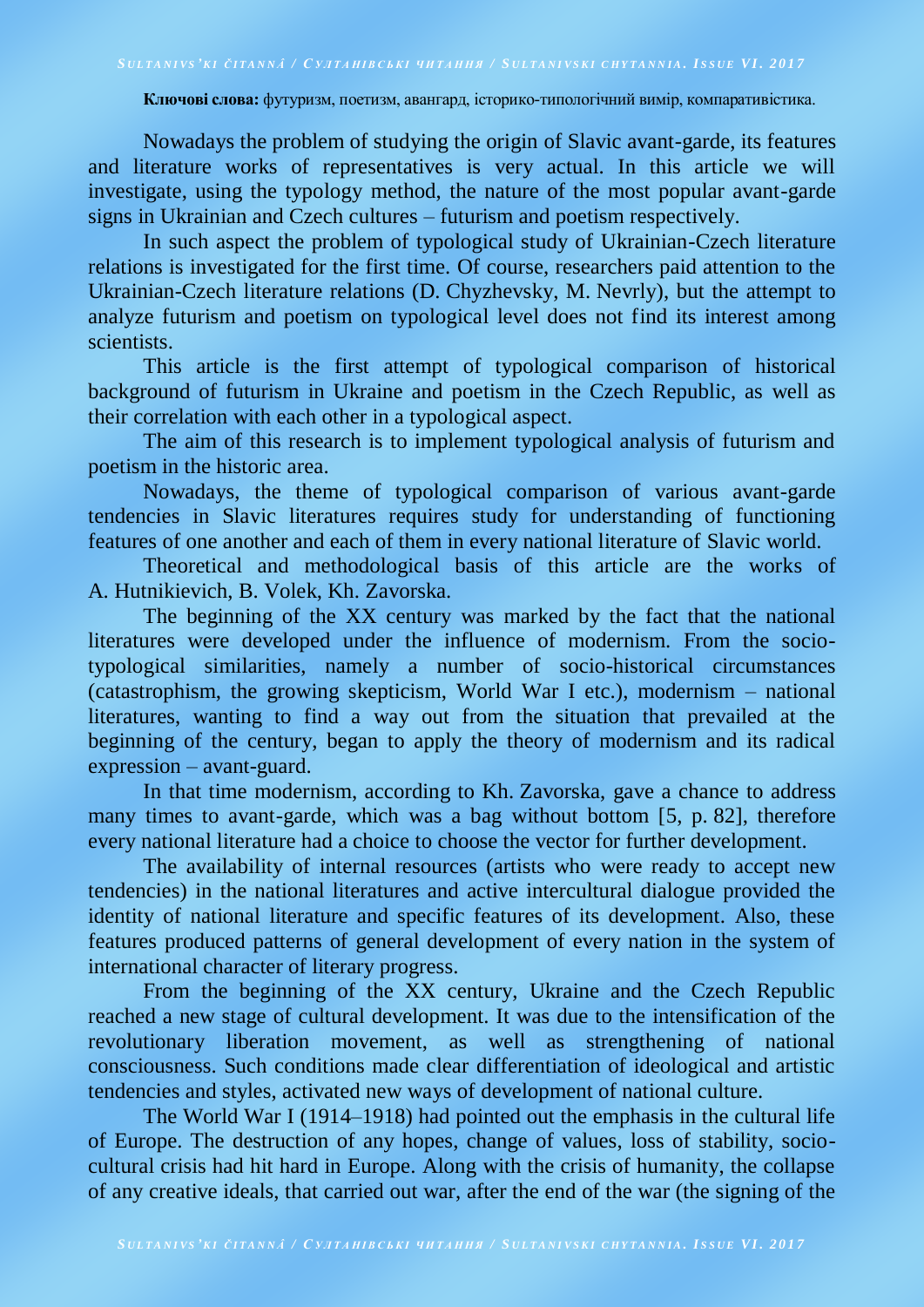## SULTANIVS'KI ČITANNÁ / CYJTAHIBCLKI YHTAHHA / SULTANIVSKI CHYTANNIA. ISSUE VI. 2017

Treaty of Versailles (1919), the major division of Europe was made.

The appearance of avant-garde tendencies in Ukraine and the Czech Republic is associated with many internal and external types of contacts. Such contacts as geopolitical factors, knowledge of languages, direct acquaintance with the literature works, reception and borrowing, facilitated the rapid exchange of information and the active promotion of new tendencies and trends at the beginning of XX century, because at the time, according to the leader of the Polish avant-garde – B. Jasenski «was taken into account only new, original» [2, p. 30].

Active europeanization of literatures at the beginning of XX century contributed to intense inspiration and reception of achievements of the West, while offering an original product of that time. Numerous «-ism» formed the new face of European literary discourse. Exactly that time period, according to A. Hutnikievich, was marked by syncretic combination of different kinds of arts, lyric and dramatization of prose, melodic language and integration of painting into literature [1, p. 418]. The outlined historical period was characterized also of presence of varied ideological and aesthetic tendencies and as a result, a considerable number of literary groups, each of which was actively involved in creating national literature by promoting its own principles, which were often designed in such a document as manifesto.

Avant-garde had replaced more traditional tendencies in art and often became a confrontation with traditionalism. Thus, in the art space of Ukraine and the Czech Republic had appeared young, full of enthusiasm and desire for radical change artists. Each of these national literatures were needed the updating.

Ukrainian literature of the period between 1910–1920 was characterized by the coexistence of already recognized writers with young talents and czech literature was marked by the birth of social realism and modernist experiments.

A the beginning of the XX century in Czech literature had entered a number of young, original writers. Most of them (Jaroslav Seifert, Vítězslav Nezval etc.) felt the impact of the poetics of modernism, found their original artistic meanings, which were reflected in the artistic movement – poetism. At that time in Ukrainian literature was clearly distinguished another avant-garde movement – futurism.

Mainly futurism and poetism has become main artistic avant-garde movements in Ukraine and the Czech Republic in the 20 years of the XX century.

These artistic movements are typologically similar, as were the implementation of the European avant-garde tendencies of the first half of the XX century.

Futurism and poetism were characterized by anarchist principle, and its representatives thought that there was a need to write only about something new and relevant, for example, about plants and factories. Representatives of that avant-garde movements advocated revolutionary changes, new look at old things, urged to rethink over the years established rules of life through literature, art, theater, film, music, architecture, fashion. According to B. Volek, poetism covered all new art in the Czech republic [4, p. 155]. Poetism appeared in 1923 in the environment around avant-garde art group «Devetsil» («Devětsil»). The group leader Karel Teige showed keen interest to the latest European art tendencies of the early XX century. The identical intention to foreign expressions showed also the leader of Ukrainian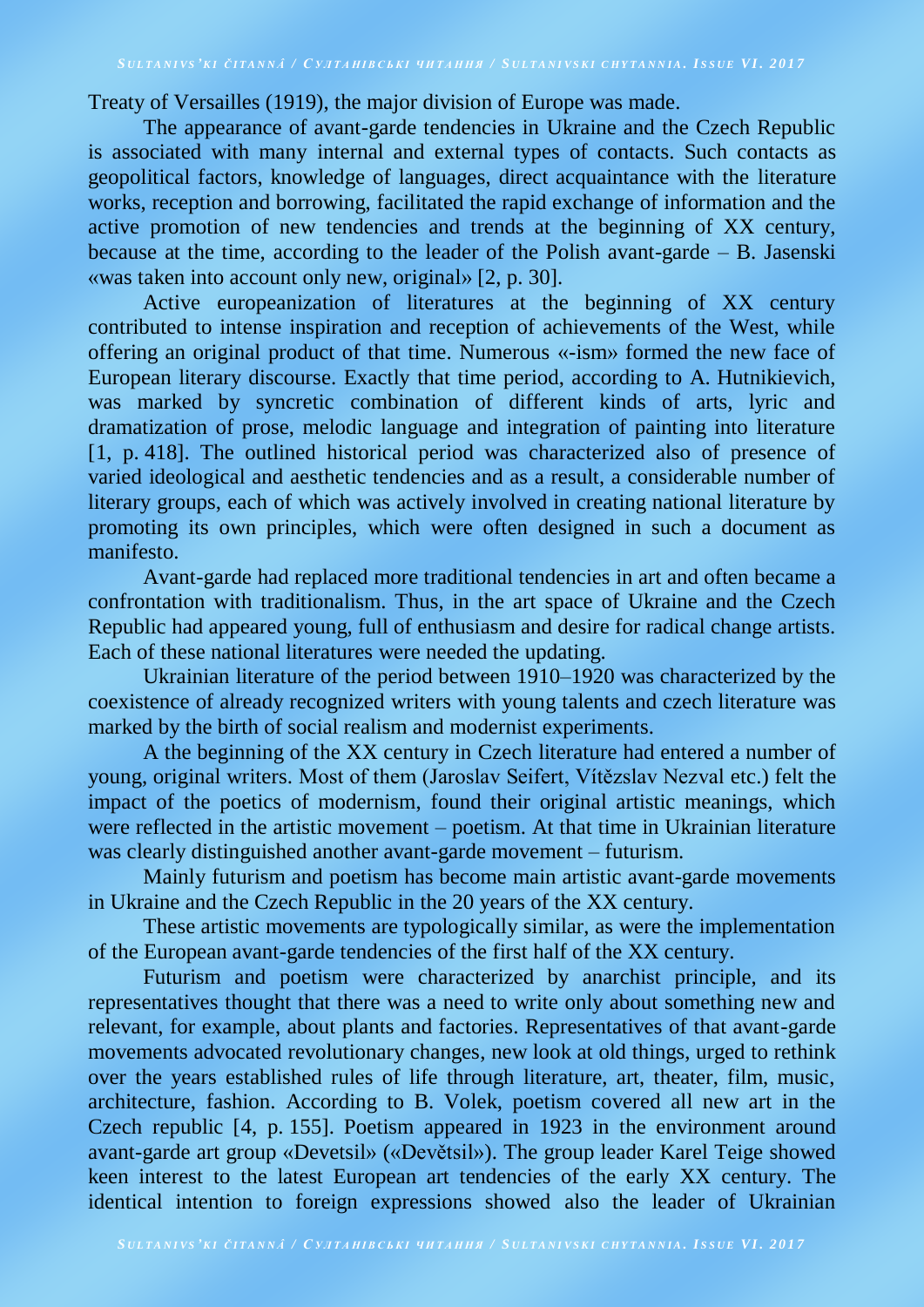futurism – M. Semenko. It allows to speak about preparedness of Ukrainian and Czech grounds to the introduction of avant-garde tendencies in national literatures.

It is interesting that poetism had been appeared in the Czech Republic as synthesized movement of surrealism and futurism. Accordingly, poetism, in some aspects, was a contractor category to futurism. Poetism in Czech literature was a platform for the introduction into Czech culture completely all avant-garde tendencies, as well as for the development of national literature.

Poetism, from the point of view of its founders, understood life as poetry. The aim of the poetism was optimistic acquaintance with the world and its knowledge. The poets of poetism in their literature works presented positive events. The main theme of literature works were manifestations of joy, happiness and related emotions. In the center of such understanding was the conception of alienation between people and the desire to consolidate, raise interpersonal relations. Poets thought that the society was guilty in that crisis.

Futurists like poetists in their literature works depicted present, past was a stranger for them. All previous they considered outdated and relic of the past. For them the main thing – was moving forward and dynamism.

Typological similarity between futurism and poetism was that the representatives of these movements had been using in their literature works visual poetry. Most clearly it is seen in the works by M. Semenko and J. Seifert (more in the article «Visual experiments in the poetry by M. Semenko and J.Seifert: typological aspect» [3]).

Great influence on Ukrainian futurism, as on poetism, had processes that took place in those years in the Soviet Union – to build a new, radical society.

Apart with these effects, were observed contacts with French and Italian art. Speaking about Czech literature of the outlined period, it is worth to mention, that F. T. Marinetti was in Prague. He showed admiration of Czech language. To Ukraine the leader of Italian futurism did not come, while in Ukraine we can see active reception of modern phenomena which came from abroad. In Ukraine it is embodied in a lot of exhibitions of fine arts in many cities. Presentations showed the latest art trends of that time. Note, that such representations were bilateral: the art works of well-known representatives of avant-garde, including H. Matisse, P. Picasso and others. were exposed in Kyiv, Odesa, Kharkiv. From the other side, Ukrainian artists not only visited the best exhibitions of fine art in various European countries, but also had the opportunity to study at art schools in France, etc. We can say that Ukrainian culture has acted like independent recipient of modern phenomena of the early XX century.

Avant-garde, which promoted revolutionary changes, new look at old things, urged to rethink over the years established rules of life through literature, art, theater, film, music, architecture, fashion, forming thus an outlook model, had become the main object of reception by Ukrainian and Czech cultural spaces. The great interest of the latest tendencies of art at the beginning of the XX century had given to talk about the readiness of the national Ukrainian and Czech literatures to the introduction of avant-garde tendencies of the first half of XX century.